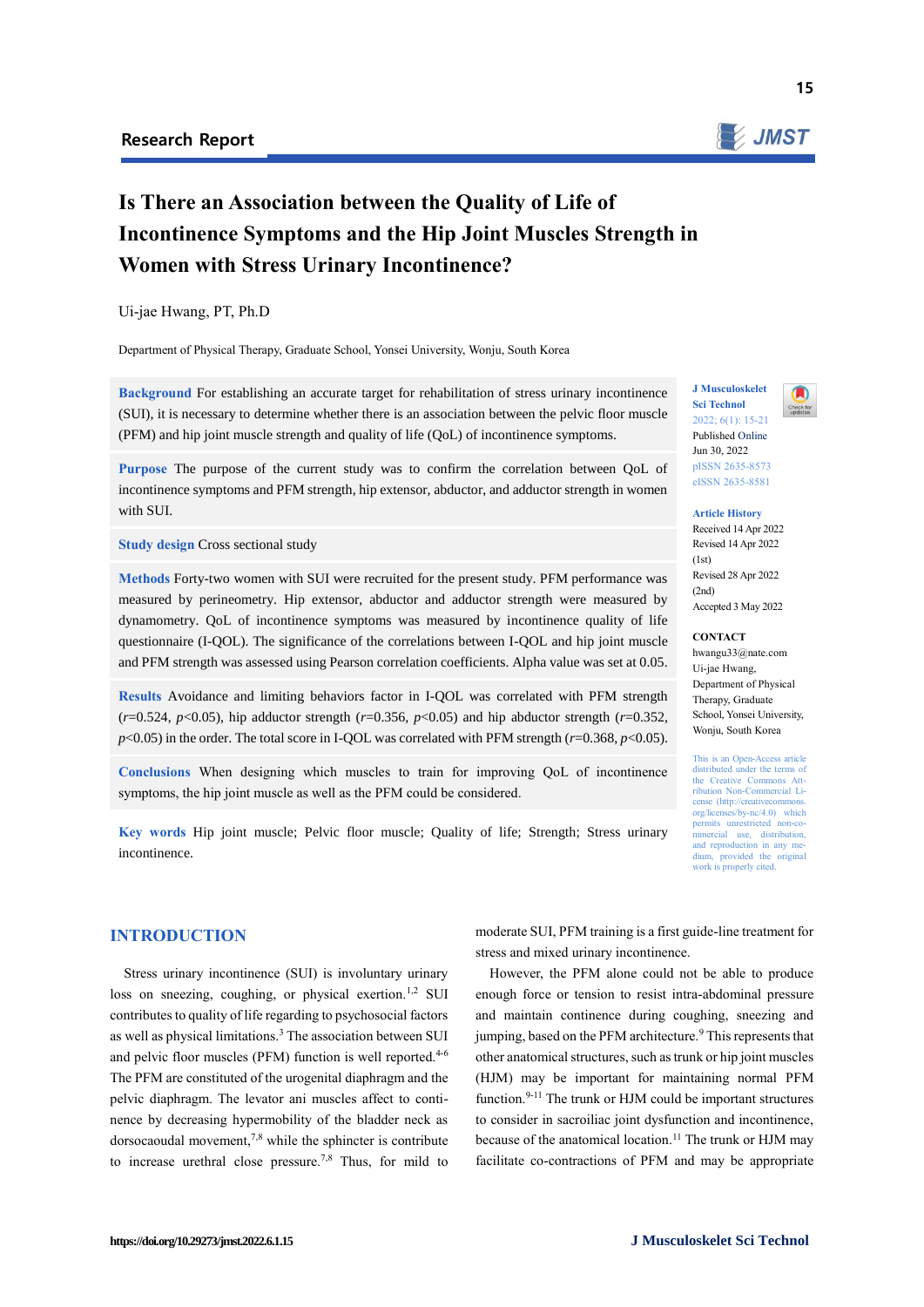target muscles for non-invasive treatment or rehabilitation of  $SUI<sub>11</sub>$ 

PFM training was generally guided while selected or combined with contractions of the trunk and HJM, such as hip extensor, adductors, abductors, and external rotator muscles.<sup>12</sup> Previous studies suggest strong relationship between PFM and core/hip region that could support the intervention in PFM training. Hip adductor, gluteal muscle and abdominal muscle contraction could give synergistic muscle contraction with the PFM in healthy subjects.<sup>13</sup> Also, magnetic resonance imaging and electromyography (EMG) have investigated that the pubococcygeus, the iliococcygeus, the fossa ischioanalis, and the gluteus maximus are anatomically and functionally linked. Other studies also reported a coactivation between PFM and abdominal muscle by surface EMG during PFM contractions.<sup>14,15</sup> Another study determined that not combined with hip-adductors contraction, but only gluteal-muscle co-activation with PFM contraction resulted in bladder-neck elevation as continence mechanism.<sup>16</sup> Thus, there is still no consensus on the role of HJM contraction on the PFM functions and continence mechanism.

It has been supposed that the HJM are related to the continence mechanism and that HJM weakness or deficiency could undermine the normal function. There is a lack of studies confirming the association between PFM and HJM strength and incontinence symptom in women with SUI. For establishing an accurate target for non-invasive treatment or rehabilitation of SUI, it is necessary to determine whether there is a correlation between the HJM strength, such as hip extensor, abductor, and adductor, and quality of life (QoL) of incontinence symptoms.

Therefore, the purpose of our study was to confirm the relationship between QoL of incontinence symptoms measured by incontinence quality of life questionnaire (I-QOL) and PFM strength, HJM strength in women with SUI. We hypothesized that not only PFM muscle strength, but also the HJM strength would be associated with QoL of incontinence symptoms in women with SUI.

# **METHODS**

#### **Subjects**

From August to December 2018, the present study was performed in the laboratory setting. G\*power calculated sample size for a power of 0.80, an  $\alpha$  level of 0.05 and an effect size  $|\rho|$  of 0.41, as performed by pilot data (33 subjects) about coefficient between I-QOL score and HJM strength. The sample size was needed at least 41 subjects. Recruitment of participants was performed by advertisements that noted a phone contact; all participants were requested for visiting

urogynecology clinic for diagnosis of SUI and were screened for the inclusion and exclusion criteria. Inclusion and exclusion criteria display Table 1.

The forty-two subjects were recruited [age: 42.9±8.1, body mass index  $(kg/m^2)$ : 23.0 $\pm$ 3.4, and deliveries: 1.8 $\pm$ 0.9]. All participants were informed about experimental protocol and gave written informed consent form approved by the Institutional Review Board of Yonsei University Mirae Campus (approval no. 1041849-201806-BM-056-02), before the present study.

#### **Incontinence quality of life questionnaire (I-QOL)**

The I-QOL assessed incontinence-specific quality of life.<sup>17</sup> I-QOL consists of three factors: avoidance and limiting behaviors, psychosocial impacts, and social embarrassment for incontinence specific quality of life. We applied I-QOL translated Korean version.<sup>18</sup> The I-QOL includes 22 items, and a total score is calculated by adding each three factors score. Total score was converted to a 0 to 100 scale, with the higher scores presenting greater QoL.<sup>17</sup>

## **Measurement of pelvic floor muscle strength**

Perineometer measured the PFM strength in hook-lying position.19,20 The perinometry probe is linked to a microprocessor through latex tubing that transmits pressure generated by compressing vaginal wall. The baseline pressure as mmHg was measured in resting PFM and was zeroed. Participants were requested for contracting their PFM with maximum voluntary contraction (MVC) for three seconds. Participants were requested for pulling their PFM up and in

Table 1. Inclusion and exclusion criteria

| Inclusion criteria                                           |  |  |  |  |  |  |  |
|--------------------------------------------------------------|--|--|--|--|--|--|--|
| Age between 30 and 60 years                                  |  |  |  |  |  |  |  |
| Body mass index $\leq$ 30 kg/m <sup>2</sup>                  |  |  |  |  |  |  |  |
| Stress urinary incontinence diagnosed by a urogynecologist   |  |  |  |  |  |  |  |
| Leakage history or episode recorded more than once a week    |  |  |  |  |  |  |  |
| Not addicted to drugs or alcohol                             |  |  |  |  |  |  |  |
| Successful completion of the medical screening questionnaire |  |  |  |  |  |  |  |
| Exclusion criteria                                           |  |  |  |  |  |  |  |
| Not satisfying the inclusion criteria.                       |  |  |  |  |  |  |  |
| Pregnant/planning to become pregnant                         |  |  |  |  |  |  |  |
| Abdominal or pelvic surgery within the last 6 months         |  |  |  |  |  |  |  |
| Urinary tract infection                                      |  |  |  |  |  |  |  |
| Psychiatric or neurological disease                          |  |  |  |  |  |  |  |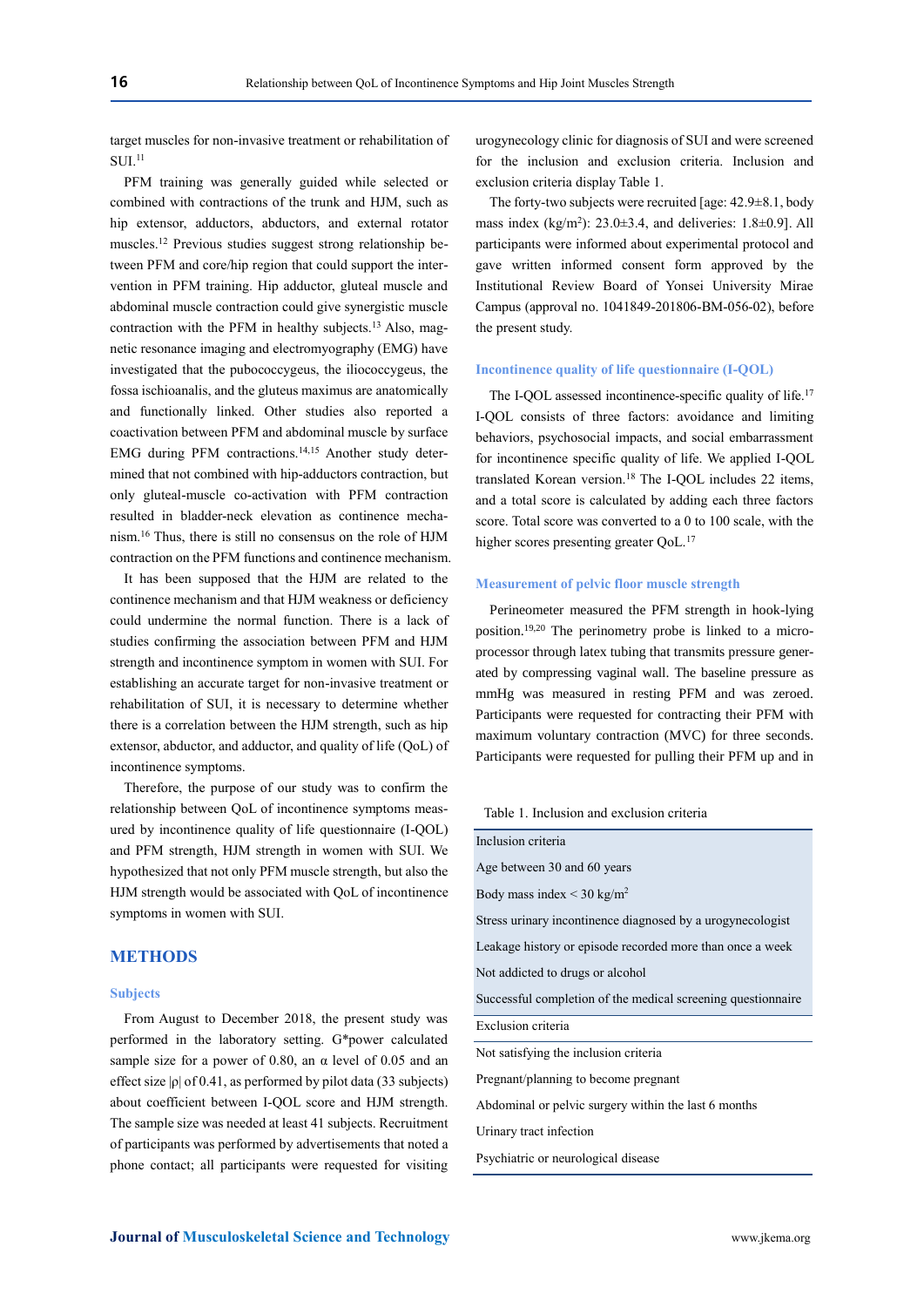as much as possible when participants did not contract abdominal and HJM and examiner monitored the compensation movement and abdominal and hip muscle contraction.<sup>21</sup> PFM strength as recorded mmHg was measured for the pressure from the baseline to the maximal vaginal pressure which calculated as the mean of two MVC.<sup>22</sup>

## **Measurement of hip joint muscles strength**

The HJM strength was measured by Smart KEMA strength sensor (KOREATECH Co., Ltd., Seoul, Korea) presented excellent intra- and inter-rater reliability (ICC> 0.95).<sup>23</sup> The two ends of the tension sensor were connected to the distal end of the leg by a strap and to a fixation using two adjustable belts. The strength sensor recorded the force data for MVC of the HJM strength. For measuring the HJM strength, the belt length was modulated to set initial tension of belt by 3kgf in start position. Participants were asked to sustain maximal voluntary isometric contraction for 5 s and mid 3 s was analyzed for average. The mean values of three trials were applied for data analyses. The HJM strength data were normalized using participant's weight and were calculated as the mean value of both sides.

Hip extensor strength was measured in prone position (Figure 1).<sup>20</sup> The tester restricted the participant's pelvic anterior tilting and rotation during hip extension with knee 90° flexion. Participants performed hip extension against a strap on the distal thigh. Hip abductor strength was measured in supine position (Figure 2).<sup>20</sup> The tester restricted the participant's pelvic lateral tilting during hip abduction with hip and knee 0° extension. Participants performed hip abduction against a strap on the ankle. Hip adductor strength was measured in supine position (Figure 3).<sup>20</sup> The tester prevented the participant's pelvic lateral tilting during hip adduction with hip and knee 0° extension. Participants performed hip adduction against a strap on the ankle.



Figure 2. Measurement of hip abductor strength.

# **Procedures**

The I-QOL and PFM strength were measured at urogynecology clinic and HJM strength were measured at laboratory setting. HJM strength were measured by physical therapist in random order generated by www.randomization. com. There was resting time 30 s after each HJM strength trial and for 5 min among measurement of HJM strength to inhibit muscle fatigue.

## **Statistical analysis**

The normality of the data distribution was confirmed by the Kolmogorov–Smirnov Z-test. Pearson's correlation coefficients were calculated to determine the associations between I-QOL and PFM and HJM strength. A correlation coefficient (*r*)>0.75 was considered "Good to excellent", 0.50–0.75 was "Moderate to good", 0.25–0.50 was "Fair", 0.00–0.25 was "Little or no" relationship.<sup>24</sup> All statistical analyses were performed using SPSS software (ver. 18.0; SPSS Inc., Chicago, IL, USA) with alpha set at 0.05.



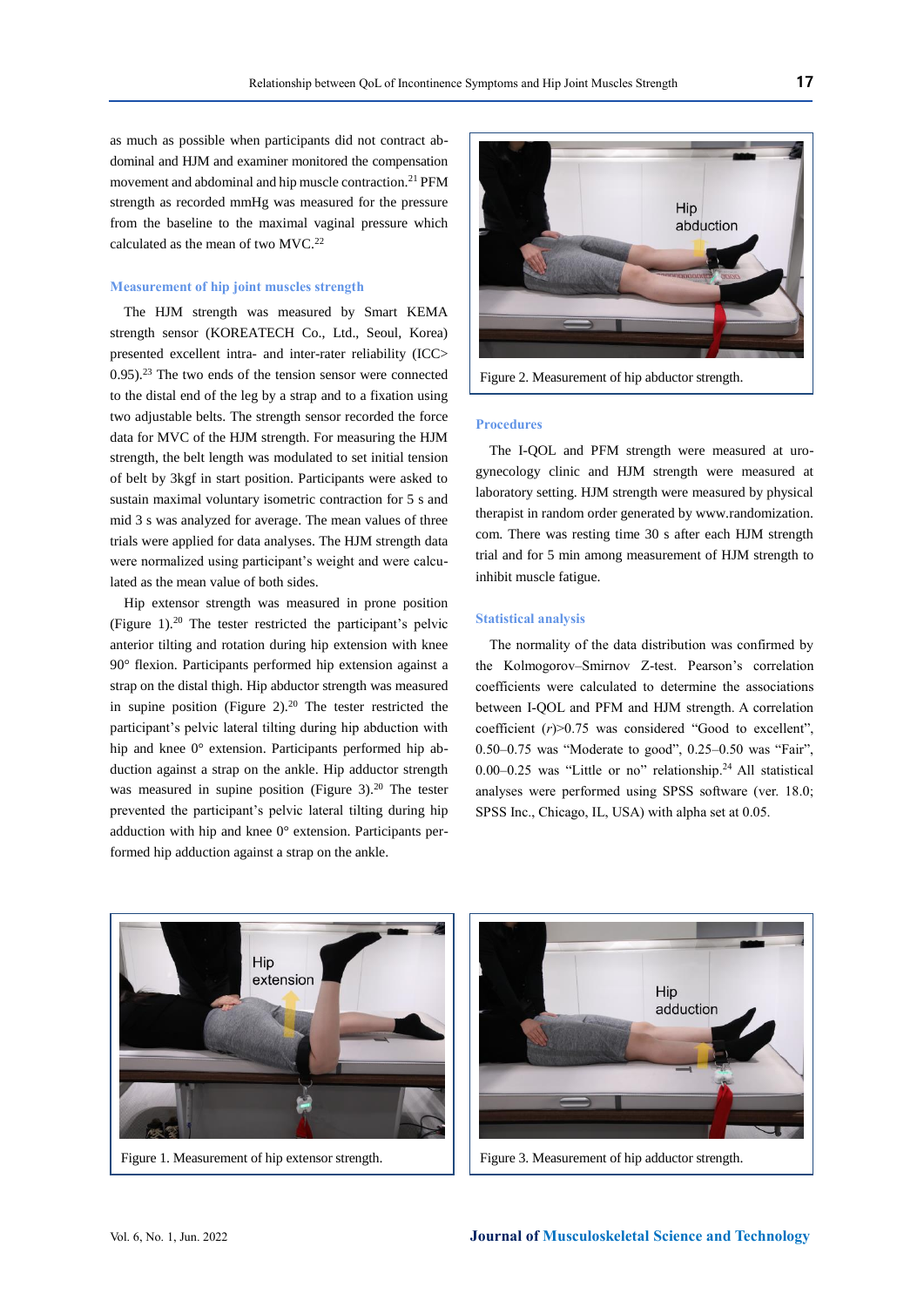## **RESULTS**

There are the correlation coefficients between I-QOL score included three factors and total score and PFM strength and HJM strength. There were significant correlations between avoidance and limiting behaviors factor in I-QOL and PFM strength ( $r=0.524$ ), hip adductor strength ( $r=0.356$ ) and hip abductor strength (*r*=0.352) in the order (Table 2). The psychosocial impacts and social embarrassment factors in I-QOL were not correlated with the PFM strength and HJM strength. The total score in I-QOL was correlated with PFM strength (*r*=0.368) (Table 2).

## **DISCUSSION**

Our main findings support our hypothesis, which suggest that both PFM muscle and HJM strength would be related to QoLof incontinence symptoms in women with SUI. Previous study have demonstrated the relationship between PFM strength and OoL of incontinence symptoms.<sup>25</sup> Also, there is little scientific evidence and the peer-reviewed literature that HJM strength is associated with QoL of incontinence symptoms in women with SUI. Though study design was an observational cross-sectional and, thus, it was not difficult to determine causality, we carefully deduced that the decreased PFM and HJM strength may be associated with decreased QoL of incontinence symptoms. Therefore, when designing which muscles to train for improving QoL of incontinence symptoms, the HJM as well as the PFM could be considered.

Regarding the PFM strength, we found statistically significant relationship between avoidance and limiting behaviors factor in I-QOL and PFM strength (*r*=0.524) and between total score in I-QOL and PFM strength (*r*=0.368). PFM contraction affect urethral closure by elevating the bladder neck and compressing the urethra.16,26 Because of biomechanical role, there is justification for the non-invasive treatment of urinary incontinence by PFM training. Underwood et al. (2012) confirmed that there was negatively correlation between ability of repeated PFM contractions and International Consultation on Incontinence Questionnaire–Short Form ratings  $(r=0.329, p=0.022).$ <sup>27</sup> Previous study determined that there was positively correlation between PFM contractility and maximum urethral closure pressure (*r*=0.24,  $p=0.001$ <sup>28</sup> However, another study found no statistically significant correlation between the PFM function and QoL measured by the King's Health Questionnaire in postmenopausal women with and without pelvic floor dysfunction.<sup>29</sup> The PFM strength may be weaker in patients with more severe incontinence symptoms. Although it is difficult to determine overall QoL for PFM function, the presentation of incontinence symptoms assessed by I-QOL defines how much the QoL will be impaired.

For the hip adductor strength, the present study confirmed statistically significant relationship between avoidance and limiting behaviors factor in I-QOL and hip adductor strength (*r*=0.356). Peschers et al. suggested that only the glutealmuscle co-contraction with PFM contraction affected the continence mechanism, but not when co-contracted with hip adductors and PFM.<sup>16</sup> Also, the co-contraction of the PFM and the hip adductors did not improve efficiency for increasing or holding PFM strength during the period evaluated.<sup>30</sup> However, there is anatomical evidence suggesting that structures surrounding the hip and pelvis to continence.<sup>31</sup> Myers suggested that the fascia integrates whole body structure that continuously transmits forces.<sup>32</sup> The deep front line among the several fascial lines connected between PFM and adductor magnus and minimus and played in providing lumbopelvic stability and positioning changes to the trunk structure.<sup>32</sup> Thus, despite the still controversial suggestion, it may be a chance for a various approach to PFM training and the muscles surrounding the hip regions.

Regarding the hip abductor strength, we found statistically significant relationship between avoidance and limiting

Table 2. The correlation coefficients between incontinence quality of life questionnaire and pelvic floor muscle and hip muscles strength

|                                                  |                                  | Pelvic floor<br>muscle strength |                  | Hip extensor<br>strength |                  | Hip abductor<br>strength |                  | Hip adductor<br>strength |                  |
|--------------------------------------------------|----------------------------------|---------------------------------|------------------|--------------------------|------------------|--------------------------|------------------|--------------------------|------------------|
|                                                  |                                  | r                               | $\boldsymbol{p}$ | $\boldsymbol{r}$         | $\boldsymbol{p}$ | r                        | $\boldsymbol{p}$ | r                        | $\boldsymbol{p}$ |
| Incontinence<br>quality of life<br>questionnaire | Avoidance and limiting behaviors | $0.524*$                        | 0.000            | 0.288                    | 0.064            | $0.352^*$                | 0.022            | $0.356*$                 | 0.021            |
|                                                  | Psychosocial impacts             | 0.254                           | 0.104            | 0.198                    | 0.209            | 0.267                    | 0.087            | 0.151                    | 0.339            |
|                                                  | Social embarrassment             | 0.244                           | 0.119            | 0.197                    | 0.211            | 0.212                    | 0.178            | 0.131                    | 0.408            |
|                                                  | Total score                      | $0.368*$                        | 0.016            | 0.245                    | 0.118            | 0.303                    | 0.051            | 0.232                    | 0.140            |

 $*$  *p*<0.05.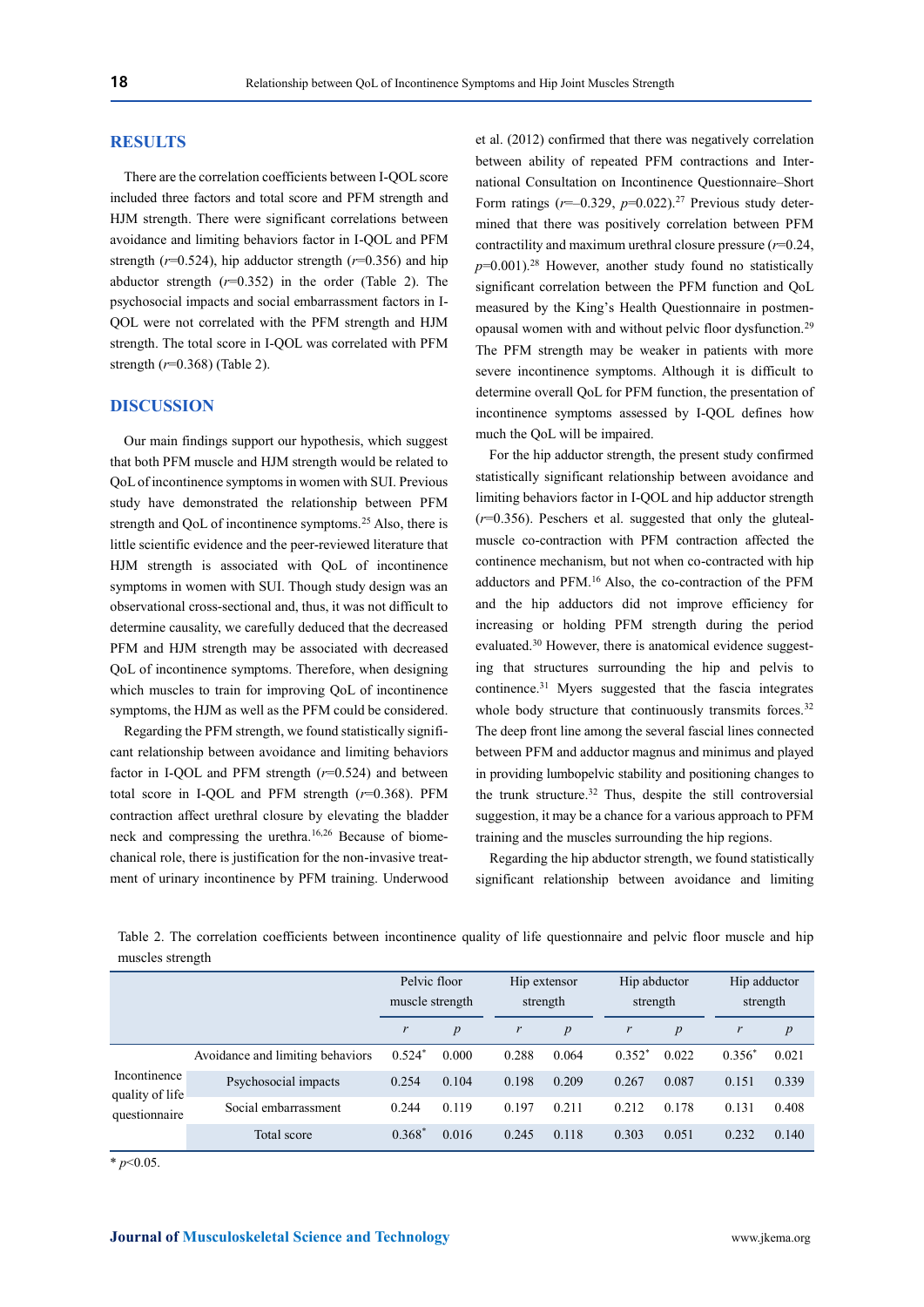behaviors factor in I-QOL and hip abductor strength (*r*= 0.352). Previous study confirmed that hip abductor strength was not significantly correlation with International Consultation on Incontinence Questionnaire–Short Form ratings  $(r=-0.282, p=0.052).$ <sup>27</sup> However, the absolute difference in hip abduction strength between groups with and without SUI represented a 12% relative weakness.<sup>27</sup> The obturator internus, as hip external rotator, linked to a fascial connection with the iliococcygeus, and may contributed to integrate for PFM function.<sup>11</sup> The gluteus medius was comprising part of the hip external rotator, despite of hip abductor.<sup>33</sup> Thus, when planning rehabilitation for improving QoL of incontinence symptoms, the hip abductor muscles could be considered.

The present study had some limitations. First, the present study design was cross-sectional. Therefore, it is need to confirm effect of hip muscle strengthening on QoL of incontinence symptoms in women with SUI. Second, the sample size may be too small to generalize. Thus, further study is needed to generalize the results. Third, we only confirm correlation between HJM strength and QoL of incontinence symptoms. It is a need to further study the correlation between more various muscles, such as trunk muscles, and QoL of incontinence symptoms.

## **CONCLUSIONS**

PFM strength was significantly correlation with avoidance and limiting behaviors factor and total scores in I-QOL. Hip abductor and adductor strength were significantly correlation with avoidance and limiting behaviors factor in I-QOL. Although it was not possible for confirming causality, the weakness of PFM and HJM strength could be related to decrease QoL of incontinence symptoms. Therefore, not only PFM but also the HJM could be considered, when targeting and designing which muscles to train for improving QoL of incontinence symptoms.

# **Key Points**

**Question** Is there a correlation between the quality of life (QoL) of incontinence symptoms and pelvic floor muscle (PFM) and hip joint muscles strength in women with stress urinary incontinence?

#### **Findings**

- **-** PFM strength was correlated with avoidance and limiting behaviors factor and total scores in incontinence quality of life questionnaire (I-QOL).
- Hip abductor strength was correlated with avoidance and limiting behaviors factor in I-QOL.
- Hip adductor strength was correlated with avoidance and

limiting behaviors factor in I-QOL.

**Meaning** The hip joint muscles strengthening as well as the PFM training could be considered for improving QoL of incontinence symptoms.

## **Article information**

Conflict of Interest Disclosures: None. The authors declare that they have no potential conflicts of interest with respect to the research, authorship, and publication of this article. The results are presented clearly, honestly, and without fabrication, falsification, or inappropriate data manipulation.

Funding/Support: Yonsei University Research Fund (grant numbers: 2018–51–0213 and 2021–52–0075) provided funding for this study.

Acknowledgment: We would like to thank all of the participants for their time and commitment to the present study. Yonsei University Research Fund (grant numbers: 2018–51–0213 and 2021–52–0075) provided funding for this study.

Ethic Approval: The present study approved by the Institutional Review Board of Yonsei University (Seoul, Korea) (approval no. 1041849-201806-BM-056-02).

# **REFERENCES**

- 1. Buckley BS, Lapitan MCM. Prevalence of urinary incontinence in men, women, and children—current evidence: findings of the Fourth International Consultation on Incontinence. *Urology.* 2010;76(2):265-270.
- 2. Abrams P, Cardozo L, Fall M, et al. The standardisation of terminology of lower urinary tract function: report from the Standardisation Sub‐committee of the International Continence Society. *Neurourol Urodyn.* 2002;21(2):167- 178.
- 3. Allahdin S, Kambhampati L. Stress urinary incontinence in continent primigravidas. *J Obstet Gynaecol.* 2012;32(1): 2-5.
- 4. Haylen BT, De Ridder D, Freeman RM, et al. An International Urogynecological Association (IUGA)/ International Continence Society (ICS) joint report on the terminology for female pelvic floor dysfunction. *Neurourol Urodyn.* 2010;29(1):4-20.
- 5. Bø K. Pelvic floor muscle training in treatment of female stress urinary incontinence, pelvic organ prolapse and sexual dysfunction. *World J Urol.* 2012; 30(4):437-443.
- 6. Neumann PB, Grimmer KA, Deenadayalan Y. Pelvic floor muscle training and adjunctive therapies for the treatment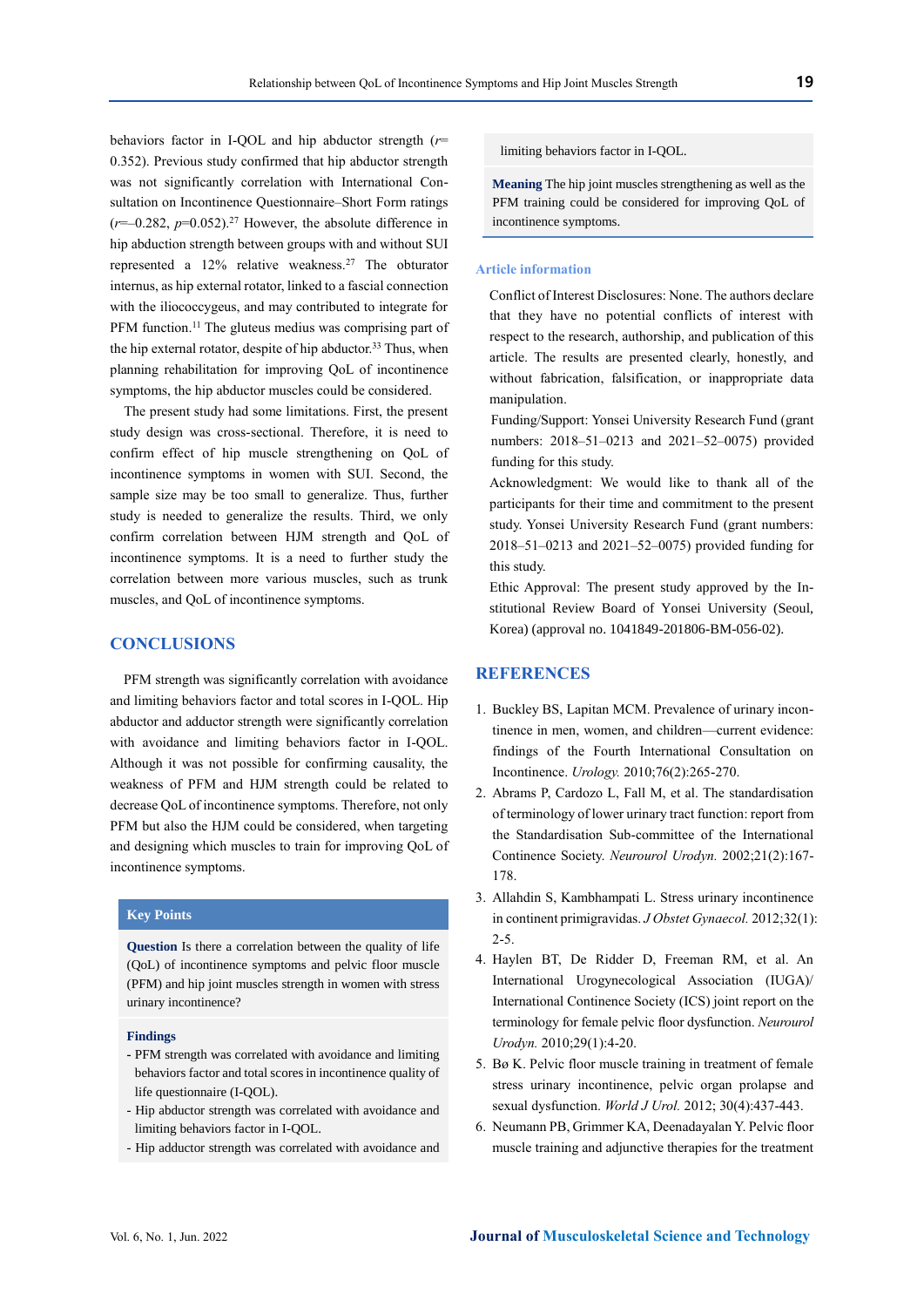of stress urinary incontinence in women: a systematic review. *BMC Womens Health.* 2006;6(1):11.

- 7. McLean L, Varette K, Gentilcore‐Saulnier E, Harvey MA, Baker K, Sauerbrei E. Pelvic floor muscle training in women with stress urinary incontinence causes hypertrophy of the urethral sphincters and reduces bladder neck mobility during coughing. *Neurourol Urodyn.* 2013; 32(8):1096-1102.
- 8. DeLancey JO, Trowbridge ER, Miller JM, et al. Stress urinary incontinence: relative importance of urethral support and urethral closure pressure. *J Urol.* 2008;179(6): 2286-2290.
- 9. Tuttle LJ, Nguyen OT, Cook MS, et al. Architectural design of the pelvic floor is consistent with muscle functional subspecialization. *Int Urogynecol J.* 2014; 25(2):205-212.
- 10. Ashton‐Miller JA, Delancey JO. Functional anatomy of the female pelvic floor. *Annals of the New York Academy of Sciences.* 2007;1101(1):266-296.
- 11. Tuttle LJ, Autry T, Kemp C, et al. Hip exercises improve intravaginal squeeze pressure in older women. *Physiother Theory Pract.* 2020;36(12):1340-1347.
- 12. Lamin E, Parrillo LM, Newman DK, Smith AL. Pelvic floor muscle training: underutilization in the USA. *Curr Urol Rep.* 2016;17(2):1-7.
- 13. Bø K, Stien R. Needle EMG registration of striated urethral wall and pelvic floor muscle activity patterns during cough, Valsalva, abdominal, hip adductor, and gluteal muscle contractions in nulliparous healthy females. *Neurourol Urodyn.* 1994;13(1):35-41.
- 14. Madill SJ, McLean L. Relationship between abdominal and pelvic floor muscle activation and intravaginal pressure during pelvic floor muscle contractions in healthy continent women. *Neurourology and Urodynamics: Neurourol Urodyn.* 2006;25(7):722-730.
- 15. Sapsford R, Hodges P, Richardson C, Cooper D, Markwell S, Jull G. Co‐activation of the abdominal and pelvic floor muscles during voluntary exercises. *Neurourol Urodyn.* 2001;20(1):31-42.
- 16. Peschers UM, Vodus̆ek DB, Fanger G, Schaer GN, DeLancey JO, Schuessler B. Pelvic muscle activity in nulliparous volunteers. *Neurourol Urodyn.* 2001;20(3): 269-275.
- 17. Wagner T, Patrick DL, Bavendam T, Martin M, Buesching D. Quality of life of persons with urinary incontinence: development of a new measure. *Urology.*  1996;47(1):67-71.
- 18. Park J, Shin DW, You C, et al. Cross-cultural application of the Korean version of Ureteral Stent Symptoms Questionnaire. *J Endourol.* 2012;26(11): 1518-1522.
- 19. Mohseni-Bandpei MA, Rahmani N, Behtash H, Karimloo M. The effect of pelvic floor muscle exercise on women with chronic non-specific low back pain. *J Bodyw Mov Ther.* 2011; 15(1):75-81.
- 20. Hwang U-j, Oh J-s, Kim M-h. Is there a correlation between the pelvic floor muscle functions and the strength of the hip joint muscle in female with stress urinary incontinence? *JMST.* 2020;4(2):51-57.
- 21. Bø K, Kvarstein B, Hagen R, Larsen S. Pelvic floor muscle exercise for the treatment of female stress urinary incontinence: I. Reliability of vaginal pressure measurements of pelvic floor muscle strength. *Neurourol Urodyn.* 1990;9(5):471-477.
- 22. Tennfjord MK, Engh ME, Bø K. An intra-and interrater reliability and agreement study of vaginal resting pressure, pelvic floor muscle strength, and muscular endurance using a manometer. *Int Urogynecol J.* 2017; 28(10):1507-1514.
- 23. Ahn S-H, Hwang U-J, Jung S-H, Kim H-A, Kim J-H, Kwon O-Y. Hip external rotator strength and compensatory movement in three different positions. *Health.*  2018;10(01):132.
- 24. Portney LG, Watkins MP. *Foundations of clinical research: applications to practice.* Vol 892: Pearson/ Prentice Hall Upper Saddle River, NJ; 2009.
- 25. Fontenele MQS, Moreira MA, de Moura ACR, de Figueiredo VB, Driusso P, Nascimento SL. Pelvic floor dysfunction distress is correlated with quality of life, but not with muscle function. *Arch Gynecol Obstet.* 2021; 303(1):143-149.
- 26. Constantinou C, Hvistendahl G, Ryhammer A, Nagel L, Djurhuus J. Determining the displacement of the pelvic floor and pelvic organs during voluntary contractions using magnetic resonance imaging in younger and older women. *BJU Int.* 2002;90(4):408-414.
- 27. Underwood DB, Calteaux TH, Cranston AR, Novotny SA, Hollman JH. Hip and pelvic floor muscle strength in women with and without stress urinary incontinence: a case-control study. *J Womens Health Phys Therap.* 2012; 36(1):55-61.
- 28. Dietz HP, Shek KL. Levator function and voluntary augmentation of maximum urethral closure pressure. *Int Urogynecol J.* 2012;23(8):1035-1040.
- 29. Frota IPR, Rocha ABO, Neto JAV, et al. Pelvic floor muscle function and quality of life in postmenopausal women with and without pelvic floor dysfunction. *Acta Obstet Gynecol Scand.* 2018;97(5): 552-559.
- 30. Amorim AC, Cacciari LP, Passaro AC, et al. Effect of combined actions of hip adduction/abduction on the force generation and maintenance of pelvic floor muscles